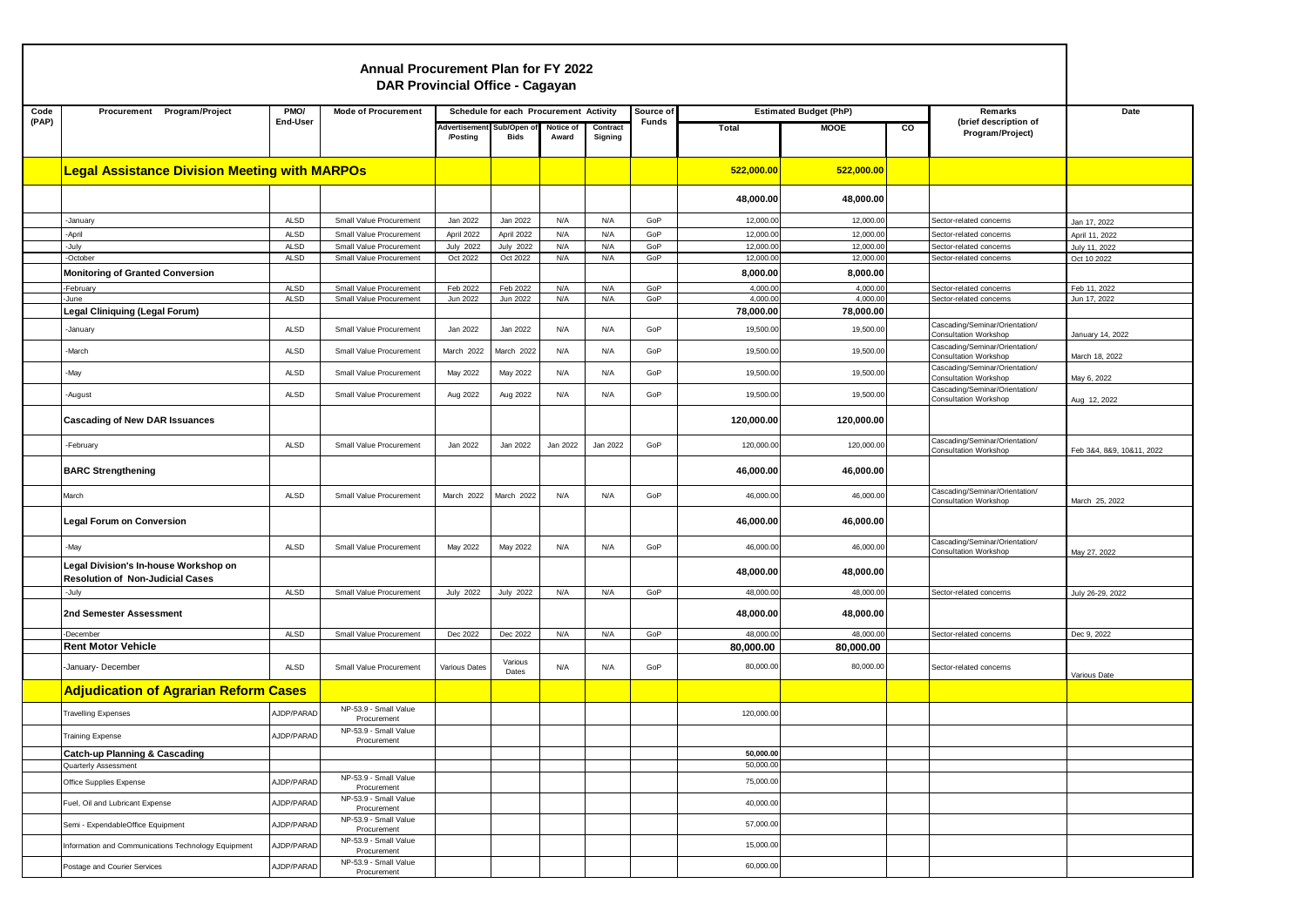| Code  | Procurement Program/Project                                                                                        | PMO/          | <b>Mode of Procurement</b>                   |                          | Schedule for each Procurement Activity |                    |                     | Source of    |              | <b>Estimated Budget (PhP)</b> |                | Remarks                                               | Date |
|-------|--------------------------------------------------------------------------------------------------------------------|---------------|----------------------------------------------|--------------------------|----------------------------------------|--------------------|---------------------|--------------|--------------|-------------------------------|----------------|-------------------------------------------------------|------|
| (PAP) |                                                                                                                    | End-User      |                                              | Advertisemer<br>/Posting | <b>Sub/Open</b><br><b>Bids</b>         | Notice of<br>Award | Contract<br>Signing | <b>Funds</b> | Total        | <b>MOOE</b>                   | $\overline{c}$ | (brief description of<br>Program/Project)             |      |
|       | <b>Other General Services</b>                                                                                      | AJDP/PARAD    | NP-53.9 - Small Value<br>Procurement         |                          |                                        |                    |                     |              | 864,000.00   |                               |                |                                                       |      |
|       | COS- Legal Consultant                                                                                              |               |                                              |                          |                                        |                    |                     |              |              |                               |                |                                                       |      |
|       | COS- I.T Specialist                                                                                                |               |                                              |                          |                                        |                    |                     |              |              |                               |                |                                                       |      |
|       | COS- Messenger/Utility                                                                                             |               |                                              |                          |                                        |                    |                     |              |              |                               |                |                                                       |      |
|       | Repairs and Maintenance - Buildings and Other Structures                                                           | AJDP/PARAD    | NP-53.9 - Small Value<br>Procurement         |                          |                                        |                    |                     |              | 48,000.00    |                               |                |                                                       |      |
|       | Representation Expense                                                                                             |               | AJDP/PARAD NP-53.9 - Small Value Procurement |                          |                                        |                    |                     |              | 15,000.00    |                               |                |                                                       |      |
|       | Agrarian Justice On Wheels, On-Site Hearing                                                                        |               |                                              |                          |                                        |                    |                     |              |              |                               |                |                                                       |      |
|       | <b>AGRARIAN REFORM BENEFICIARIES DEVELOPMENT &amp; SUSTAINABILITY PROGRAM</b>                                      |               |                                              |                          |                                        |                    |                     |              | 7,306,000.00 | 7,306,000.00                  |                |                                                       |      |
|       | Supervision AND MANAGEMENT FOR EFFECTIVE DELIVERY OF SUPPORT SERVICES                                              |               |                                              |                          |                                        |                    |                     |              |              |                               |                |                                                       |      |
|       | IT-ENABLED MATURITY ASSESSMENT (ITEMA)                                                                             |               |                                              |                          |                                        |                    |                     |              | 298,000.0    | 298,000.0                     |                |                                                       |      |
|       | Communication                                                                                                      |               |                                              |                          |                                        |                    |                     |              |              |                               |                |                                                       |      |
|       | Purchase of Cell cards/E-LOAD                                                                                      | ARBDSP        | VP-53.9 - Small Value Procureme              | N/A                      | N/A                                    |                    |                     | GoP          | 8,000.0      | 8,000.0                       |                | Communication Allowance of Coordinators/Point Persons |      |
|       | Purchase of Cellular phone for ITeMA                                                                               | <b>ARBDSP</b> | IP-53.9 - Small Value Procureme              | N/A                      | N/A                                    |                    |                     | GoP          | 35,000.0     | 35,000.0                      |                | Communication Gadgets for Specific Project            |      |
|       | Hiring of vechicles in the conduct of:                                                                             |               |                                              |                          |                                        |                    |                     |              |              |                               |                |                                                       |      |
|       | <b>ITeMa</b>                                                                                                       | ARBDSP        | Public Bidding                               | N/A                      |                                        |                    |                     | GoP          | 115,000.0    | 115,000.0                     |                |                                                       |      |
|       |                                                                                                                    |               |                                              |                          | N/A                                    |                    |                     |              |              |                               |                | Provision for Transportation                          |      |
|       | Orientation/Capacity Development of<br><b>ITeMA for PLEs</b>                                                       | ARBDSP        | VP-53.9 - Small Value Procuremen             | N/A                      | N/A                                    |                    |                     | GoP          | 40,000.0     | 40,000.00                     |                |                                                       |      |
|       |                                                                                                                    |               |                                              |                          |                                        |                    |                     |              |              |                               |                |                                                       |      |
|       | Catering Services in the conduct of IT-ENABLED<br>MATURITY ASSESSMENT (ITEMA) Feedbacking                          | ARBDSP        | VP-53.9 - Small Value Procuremer             | N/A                      | N/A                                    |                    |                     | GoP          | 30,000.0     | 30,000.00                     |                |                                                       |      |
|       | Supplies and Materials                                                                                             | ARBDSP        | VP-53.9 - Small Value Procuremen             |                          |                                        |                    |                     |              | 40,000.00    | 40,000.00                     |                | Training Kits/Supplies and<br>Materials               |      |
|       |                                                                                                                    |               |                                              | N/A                      | N/A                                    |                    |                     | GoP          |              |                               |                |                                                       |      |
|       | Procurement of semi-expandable                                                                                     | ARBDSP        | IP-53.9 - Small Value Procuremen             |                          |                                        |                    |                     |              | 30,000.00    | 30,000.00                     |                |                                                       |      |
|       |                                                                                                                    |               |                                              | N/A                      | N/A                                    |                    |                     | GoP          |              |                               |                |                                                       |      |
|       | SUSTAINABILITY AND MONITORING OF<br>INFRASTRUCTURE PREVIOUSLY COMPLETED AND<br>TURNED OVER TO LGUs FOR MAINTENANCE |               |                                              |                          |                                        |                    |                     |              | 37,000.00    | 37,000.00                     |                |                                                       |      |
|       | Hiring of Van                                                                                                      | ARBDSP        | VP-53.9 - Small Value Procuremer             | N/A                      | N/A                                    |                    |                     | GoP          | 30,000.00    | 30,000.00                     |                |                                                       |      |
|       | Travelling expenses                                                                                                |               |                                              |                          |                                        |                    |                     |              | 7,000.0      | 7,000.00                      |                |                                                       |      |
|       | SUPERVISION, MANAGEMENT, MONITORING AND EVALU.                                                                     |               |                                              |                          |                                        |                    |                     |              | 564,000.0    | 564,000.0                     |                |                                                       |      |
|       | Training Expense for the conduct of the ff assessments:                                                            |               |                                              |                          |                                        |                    |                     |              |              |                               |                |                                                       |      |
|       | Semestral Assessment                                                                                               | ARBDSP        | Public Bidding                               | N/A                      | N/A                                    |                    |                     | GoP          | 400,000.0    | 400,000.00                    |                | Seminar/Orientation/<br>Consultation                  |      |
|       | Office Supplies and Materials                                                                                      | ARBDSP        | Small Value Procurement                      | N/A                      | N/A                                    |                    |                     | GoP          | 100,000.00   | 100,000.00                    |                | Training Kits/Supplies and<br>Materials               |      |
|       | Travelling expenses                                                                                                |               |                                              |                          |                                        |                    |                     |              | 64,000.00    | 64,000.00                     |                |                                                       |      |
|       | SOCIAL INFRASTRUCTURE BUILDING                                                                                     |               |                                              |                          |                                        |                    |                     |              |              |                               |                |                                                       |      |
|       | ARC Cluster Devt                                                                                                   |               |                                              |                          |                                        |                    |                     |              |              |                               |                |                                                       |      |
|       | CONDUCT OF CAPACITY BUILDING ON ORGANIZATIONAL<br><b>BUILDING/GOVERNANCE RELATED ACTIVITIES</b>                    |               |                                              |                          |                                        |                    |                     |              |              |                               |                |                                                       |      |
|       | ARBs TRAINED                                                                                                       |               |                                              |                          |                                        |                    |                     |              | 900,000.0    | 900,000.0                     |                |                                                       |      |
|       | Hiring of van                                                                                                      | ARBDSP        |                                              |                          |                                        |                    |                     |              | 135,000.0    | 135,000.0                     |                |                                                       |      |
|       | Training expense                                                                                                   | ARBDSP        |                                              |                          |                                        |                    |                     |              | 727,500.0    | 727,500.0                     |                |                                                       |      |
|       | Office supplies                                                                                                    | ARBDSP        | IP-53.9 - Small Value Procurement            |                          |                                        |                    |                     |              | 38,000.0     | 38,000.0                      |                |                                                       |      |
|       | existing ARBOs                                                                                                     |               |                                              |                          |                                        |                    |                     |              |              |                               |                |                                                       |      |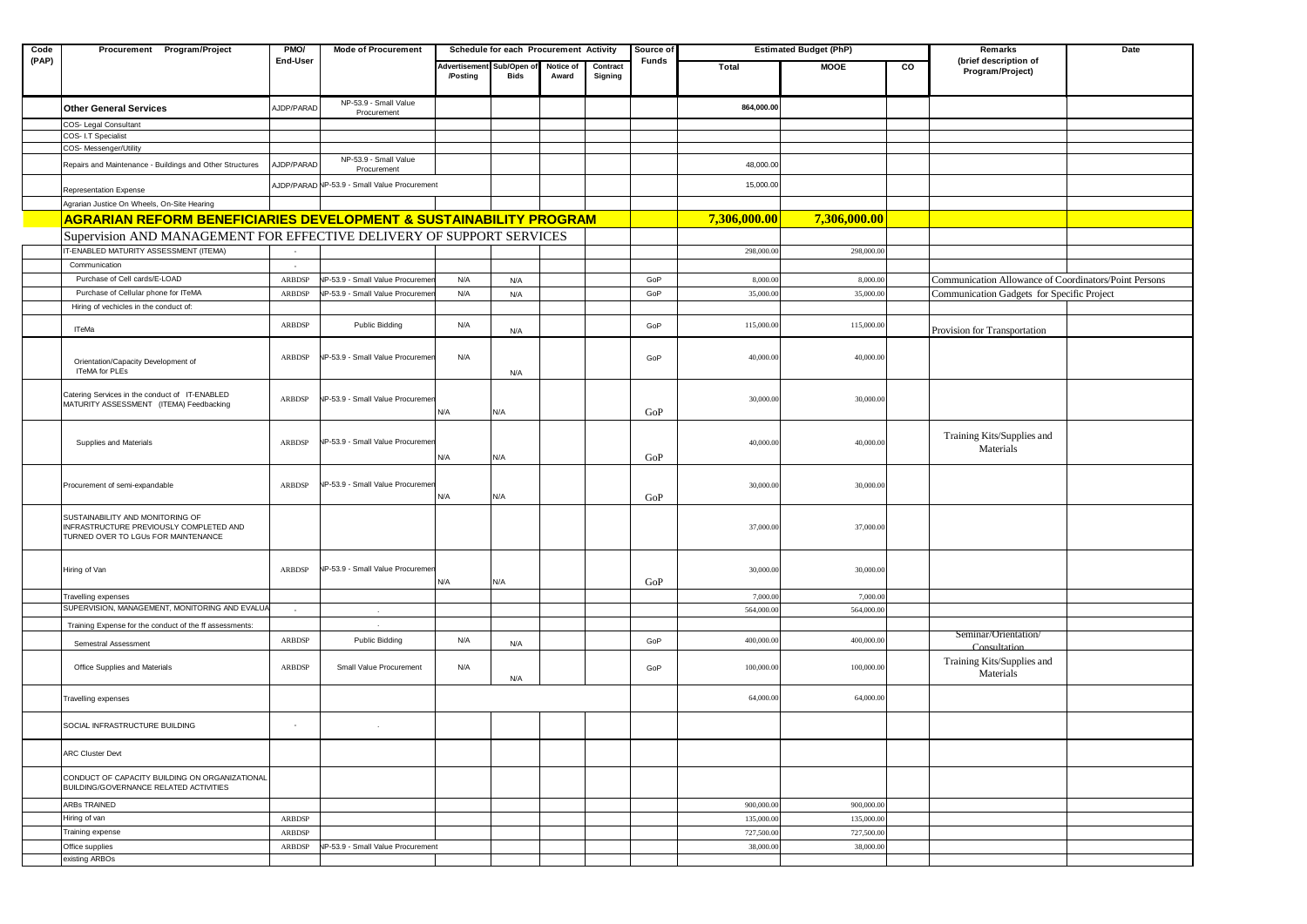| Code  | Procurement Program/Project                                              | PMO/          | <b>Mode of Procurement</b>           |               | Schedule for each Procurement Activity |           |          | Source of    |                         | <b>Estimated Budget (PhP)</b> |                         | Remarks                                   | Date |
|-------|--------------------------------------------------------------------------|---------------|--------------------------------------|---------------|----------------------------------------|-----------|----------|--------------|-------------------------|-------------------------------|-------------------------|-------------------------------------------|------|
| (PAP) |                                                                          | End-User      |                                      | Advertisement | Sub/Open o                             | Notice of | Contract | <b>Funds</b> | Total                   | <b>MOOE</b>                   | $\overline{\mathbf{c}}$ | (brief description of<br>Program/Project) |      |
|       |                                                                          |               |                                      | /Posting      | Bids                                   | Award     | Signing  |              |                         |                               |                         |                                           |      |
|       |                                                                          |               |                                      |               |                                        |           |          |              |                         |                               |                         |                                           |      |
|       | ARBs TRAINED                                                             |               |                                      |               |                                        |           |          |              | 529,000.00              | 529,000.00                    |                         |                                           |      |
|       | Hiring of van                                                            | ARBDSP        | 53.9 - Small Value Procurement       |               |                                        |           |          |              |                         |                               |                         |                                           |      |
|       |                                                                          |               |                                      |               |                                        |           |          |              | 71250                   | 71250                         |                         |                                           |      |
|       | Training expense                                                         | ARBDSP        |                                      |               |                                        |           |          |              | 427,500.00              | 427,500.00                    |                         |                                           |      |
|       | Office supplies                                                          | ARBDSP        | NP-53.9 - Small Value Procurement    |               |                                        |           |          |              | 30,250.00               | 30,250.00                     |                         |                                           |      |
|       |                                                                          | ARBDSP        |                                      |               |                                        |           |          |              |                         |                               |                         |                                           |      |
|       | Travelling expenses                                                      |               |                                      |               |                                        |           |          |              |                         |                               |                         |                                           |      |
|       |                                                                          |               |                                      |               |                                        |           |          |              |                         |                               |                         |                                           |      |
|       | ARB RECRUITMENT<br>Travelling expenses                                   | ARBDSP        |                                      |               |                                        |           |          |              | 326,000.0<br>326,000.00 | 326,000.00<br>326,000.00      |                         |                                           |      |
|       | FORMATION OF NEW ARBOS                                                   |               |                                      |               |                                        |           |          |              |                         |                               |                         |                                           |      |
|       | ARBs TRAINED                                                             |               |                                      |               |                                        |           |          |              | 371,000.00              | 371,000.00                    |                         |                                           |      |
|       | Hiring of van                                                            | ARBDSP        | VP-53.9 - Small Value Procurement    |               |                                        |           |          |              | 46,000.00               | 46,000.00                     |                         |                                           |      |
|       | Training expense                                                         | ARBDSP        |                                      |               |                                        |           |          |              | 300,000.00              | 300,000.00                    |                         |                                           |      |
|       | Office supplies                                                          | ARBDSP        | NP-53.9 - Small Value Procurement    |               |                                        |           |          |              | 25,000.00               | 25,000.00                     |                         |                                           |      |
|       | ARB MEMBERS IN ORGANIZATION                                              | ARBDSP        | VP-53.9 - Small Value Procurement    |               |                                        |           |          |              | 50,000.00               | 50,000.00                     |                         |                                           |      |
|       | Travelling expenses                                                      |               |                                      |               |                                        |           |          |              | 50,000.00               | 50,000.00                     |                         |                                           |      |
|       | ENTERPRISE DEVELOPMENT & ECONOMIC SUPPORT                                |               |                                      |               |                                        |           |          |              |                         |                               |                         |                                           |      |
|       | Development of Product and services                                      | <b>ARBDSP</b> | VP-53.9 - Small Value Procurement    |               |                                        |           |          |              | 84,000.00               | 84,000.00                     |                         |                                           |      |
|       | Hiring of van<br>Training expenses                                       | ARBDSP        | IP-53.9 - Small Value Procuremen     | N/A           |                                        |           |          | GoP          | 20,000.00<br>28,000.00  | 20,000.00<br>28,000.00        |                         |                                           |      |
|       | Profesional fee                                                          | ARBDSP        | 53.9 - Small Value Procuren N/A      |               | N/A<br>N/A                             |           |          | GoP          | 20,000.00               | 20,000.00                     |                         | Honorarium of Trainer                     |      |
|       | Supplies and materials                                                   |               |                                      |               |                                        |           |          |              | 24,000.00               | 24,000.00                     |                         |                                           |      |
|       | VILLAGE LEVEL-FARM FOCUSED ENTERPRISE DEVT.                              |               |                                      |               |                                        |           |          |              |                         |                               |                         |                                           |      |
|       | VLFED)                                                                   | ARBDSP        | VP-53.9 - Small Value Procurement    |               |                                        |           |          |              | 740,000.00              | 740,000.00                    |                         |                                           |      |
|       | Hiring of van<br>Training expenses                                       | ARBDSP        | Public Bidding                       | N/A           | N/A                                    |           |          | GoP          | 50,000.00<br>420,000.00 | 50,000.00<br>420,000.00       |                         |                                           |      |
|       | Provision of training kit                                                | ARBDSP        | VP-53.9 - Small Value Procuremen N/A |               | N/A                                    |           |          | GoP          | 50,000.00               | 50,000.00                     |                         |                                           |      |
|       | Representation expense(Application Fee,Lab test Fee,Reg                  | ARBDSP        | to Agency and Small Value Procu      |               |                                        |           |          |              |                         |                               |                         |                                           |      |
|       | Fee)                                                                     |               |                                      | N/A           | N/A                                    |           |          | GoP          | 50,000.00               | 50,000.00                     |                         |                                           |      |
|       | Other Professional services                                              | ARBDSP        | to Agency and Small Value Procu      | N/A           | N/A                                    |           |          | GoP          | 30,000.00               | 30,000.00                     |                         |                                           |      |
|       | Supplies and materials                                                   | ARBDSP        | IP-53.9 - Small Value Procureme      | N/A           | N/A                                    |           |          | GoP          | 20,000.00               | 20,000.00                     |                         |                                           |      |
|       | Booth rental                                                             | ARBDSP        | VP-53.9 - Small Value Procurement    |               |                                        |           |          |              | 20,000.00               | 20,000.00                     |                         |                                           |      |
|       | Travelling expenses                                                      | ARBDSP        |                                      |               |                                        |           |          |              | 100,000.00              | 100,000.00                    |                         |                                           |      |
|       | PBD Lawyering                                                            |               |                                      |               |                                        |           |          |              | 40,000.00               | 40,000.00                     |                         |                                           |      |
|       | Training expenses                                                        | ARBDSP        | VP-53.9 - Small Value Procurement    |               |                                        |           |          |              | 28,800.00               | 28,800.00                     |                         |                                           |      |
|       | Supplies                                                                 | ARBDSP        | P-53.9 - Small Value Procureme       | N/A           | N/A                                    |           |          | GoP          | 2,400.00                | 2,400.00                      |                         |                                           |      |
|       | Hiring of vehicle                                                        | ARBDSP        | IP-53.9 - Small Value Procureme      | N/A           | N/A                                    |           |          | GoP          | 9,000.00                | 9,000.00                      |                         |                                           |      |
|       | Travelling expenses                                                      | ARBDSP        |                                      |               |                                        |           |          |              | 2,600.00                | 2,600.00                      |                         |                                           |      |
|       | LINKING SMALL HOLDER FARMERS TO MARKET WITH<br>MICROFINANCE (LinksFarMM) |               |                                      |               |                                        |           |          |              |                         |                               |                         |                                           |      |
|       | Hiring of van                                                            | <b>ARBDSP</b> | IP-53.9 - Small Value Procurement    |               |                                        |           |          |              | 30,000.00               | 30,000.00                     |                         |                                           |      |
|       | Coaching Session on Clustered Farmers Focused on Step 1                  |               |                                      |               |                                        |           |          |              |                         |                               |                         |                                           |      |
|       | 8 of the AED approach/Training expenses                                  | ARBDSP        |                                      | N/A           | N/A                                    |           |          | GoP          | 150,000.00              | 150,000.00                    |                         |                                           |      |
|       | Supplies and Materials                                                   | ARBDSP        | NP-53.9-Small Value Procuremer       | N/A           | N/A                                    |           |          | GoP          | 20,000.00               | 20,000.00                     |                         |                                           |      |
|       | Travelling expenses                                                      | ARBDSP        |                                      |               |                                        |           |          |              | 50,000.00               | 50,000.00                     |                         |                                           |      |
|       | FARM BUSINESS SCHOOL                                                     |               |                                      |               |                                        |           |          |              | 400,000.00              | 400,000.00                    |                         |                                           |      |
|       | Training expenses                                                        | ARBDSP        | <b>Public Bidding</b>                | N/A           | N/A                                    |           |          | GoP          | 252,000.00              | 252,000.00                    |                         |                                           |      |
|       | Supplies                                                                 | ARBDSP        | VP-53.9 - Small Value Procureme      | N/A           | N/A                                    |           |          | GoP          | 20,000.00               | 20,000.00                     |                         |                                           |      |
|       | Hiring of vehicle (per session)                                          | ARBDSP        | NP-53.9 - Small Value Procureme      | N/A           | N/A                                    |           |          | GoP          | 20,000.00               | 20,000.00                     |                         |                                           |      |
|       | Travelling expenses                                                      | ARBDSP        |                                      |               |                                        |           |          |              | 108,000.00              | 108,000.00                    |                         |                                           |      |
|       | PARTNERSHIP AGAINST HUNGER & POVERTY                                     |               |                                      |               |                                        |           |          |              | 125.000.00              | 125,000.00                    |                         |                                           |      |
|       | Training expenses                                                        | ARBDSP        | VP-53.9 - Small Value Procurement    |               |                                        |           |          |              | 75,000.00               | 75,000.00                     |                         |                                           |      |
|       | Supplies and materials                                                   | ARBDSP        | VP-53.9 - Small Value Procurement    |               |                                        |           |          |              | 10,000.00               | 10,000.00                     |                         |                                           |      |
|       |                                                                          |               |                                      |               |                                        |           |          |              |                         |                               |                         |                                           |      |
|       | Travelling expenses                                                      | ARBDSP        |                                      |               |                                        |           |          |              | 40,000.00               | 40,000.00                     |                         |                                           |      |
|       | <b>SUBSIDIES</b>                                                         | ARBDSP        |                                      |               |                                        |           |          |              | 300,000.00              | 300.000.00                    |                         |                                           |      |
|       | <b>MARKETING ASSISTANCE TO ARBOS</b>                                     |               |                                      |               |                                        |           |          |              | 120,000.00              | 120,000.00                    |                         |                                           |      |
|       | Training expenses/coachiing sessions                                     | ARBDSP        | NP-53.9 - Small Value Procurement    |               |                                        |           |          |              | 70,000.00               | 70,000.00                     |                         |                                           |      |
|       | Supplies and materials                                                   | ARBDSP        | NP-53.9 - Small Value Procurement    |               |                                        |           |          |              | 10,000.00               | 10,000.00                     |                         |                                           |      |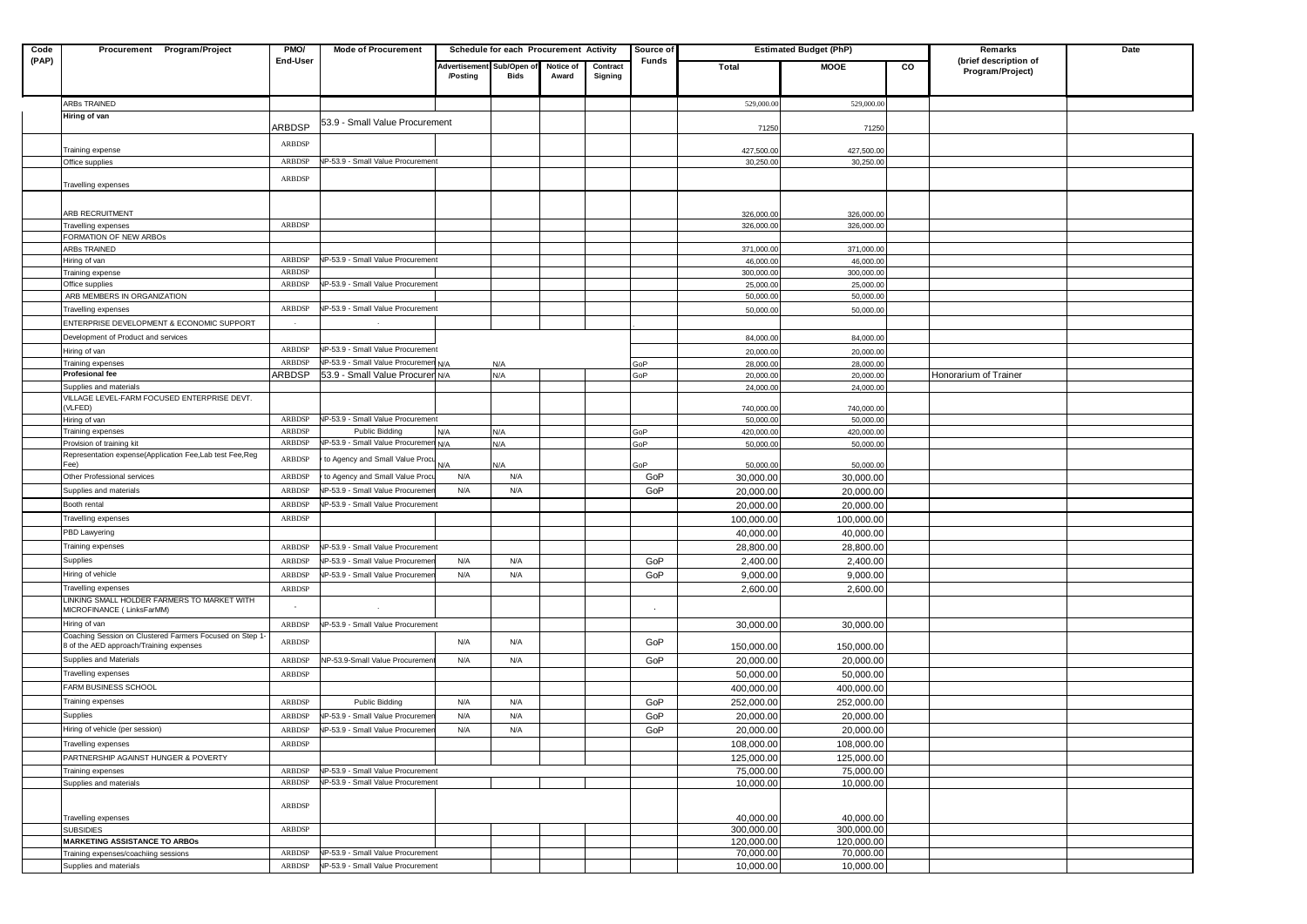| Code  | Procurement Program/Project                                                      | PMO/            | <b>Mode of Procurement</b>           |                           | Schedule for each Procurement Activity |           |          | Source of |                         | <b>Estimated Budget (PhP)</b> |   | Remarks                                                        | Date |
|-------|----------------------------------------------------------------------------------|-----------------|--------------------------------------|---------------------------|----------------------------------------|-----------|----------|-----------|-------------------------|-------------------------------|---|----------------------------------------------------------------|------|
| (PAP) |                                                                                  | <b>End-User</b> |                                      | Advertisement Sub/Open of |                                        | Notice of | Contract | Funds     | Total                   | <b>MOOE</b>                   | g | (brief description of<br>Program/Project)                      |      |
|       |                                                                                  |                 |                                      | /Posting                  | <b>Bids</b>                            | Award     | Signing  |           |                         |                               |   |                                                                |      |
|       | Travelling expenses                                                              | ARBDSP          |                                      |                           |                                        |           |          |           | 30,000.00               | 30,000.00                     |   |                                                                |      |
|       | liring of vehicle                                                                | ARBDSP          | IP-53.9 - Small Value Procurement    |                           |                                        |           |          |           | 10,000.00               | 10,000.00                     |   |                                                                |      |
|       | PROVISION OF CREDIT & MICROFINANCE SERVICES                                      |                 |                                      |                           |                                        |           |          |           |                         |                               |   |                                                                |      |
|       | Development of ARBOs to become MF Provider                                       |                 |                                      |                           |                                        |           |          |           |                         |                               |   |                                                                |      |
|       | Building/Strenthening the Credit Worthiness of ARBs &                            |                 |                                      |                           |                                        |           |          |           |                         |                               |   |                                                                |      |
|       | ARBOs accessing credit/MF Facilities<br>Training expenses                        | ARBDSP          | IP-53.9 - Small Value Procureme      | N/A                       | N/A                                    |           |          | GoP       | 113,000.00<br>23,000.00 | 113,000.00<br>23,000.00       |   |                                                                |      |
|       | Hiring of vehicle                                                                | ARBDSP          | IP-53.9 - Small Value Procuremen N/A |                           | N/A                                    |           |          | GoP       | 15,000.00               | 15,000.00                     |   |                                                                |      |
|       | Supplies and materials                                                           | ARBDSP          | IP-53.9 - Small Value Procureme      | N/A                       | N/A                                    |           |          | GoP       | 10,000.00               | 10,000.00                     |   |                                                                |      |
|       | <b>ICT Materials</b>                                                             | ARBDSP          | VP-53.9 - Small Value Procuremer     | N/A                       | N/A                                    |           |          | GoP       | 10,000.00               | 10,000.00                     |   |                                                                |      |
|       | Travelling expenses                                                              | ARBDSP          |                                      |                           |                                        |           |          |           | 55,000.00               | 55,000.00                     |   |                                                                |      |
|       | ACCESS OF ARBs & ARBOs TO CREDIT & MF                                            |                 |                                      |                           |                                        |           |          |           |                         |                               |   |                                                                |      |
|       | ARBOS PROVIDED WITH CREDIT                                                       |                 |                                      |                           |                                        |           |          |           | 10,000.00               | 10,000.00                     |   |                                                                |      |
|       | Travelling expenses                                                              | ARBDSP          |                                      |                           |                                        |           |          |           | 10,000.00               | 10,000.00                     |   |                                                                |      |
|       | ARBS PROVIDED WITH MF SERVICES<br>Travelling expenses                            | ARBDSP          |                                      |                           |                                        |           |          |           | 83,000.00<br>73,000.00  | 83,000.00<br>73,000.00        |   |                                                                |      |
|       | Supplies and materials                                                           | ARBDSP          | VP-53.9 - Small Value Procurement    |                           |                                        |           |          |           | 10,000.00               | 10,000.00                     |   |                                                                |      |
|       | CLIMATE RESILIENT FARM PRODUCTIVITY SUPPORT                                      |                 |                                      |                           |                                        |           |          |           |                         |                               |   |                                                                |      |
|       | SUSTAINABLE LIVELIHOOD SUPPORT                                                   |                 |                                      |                           |                                        |           |          |           |                         |                               |   |                                                                |      |
|       | <b>Provision of Farm Inputs</b>                                                  | ARBDSP          | Public bidding                       | N/A                       | N/A                                    |           |          | GoP       | 546750                  | 546750                        |   |                                                                |      |
|       | Operation and maintenance training                                               | ARBDSP          | NP-53.9-Small Value Procurement      | N/A                       | N/A                                    |           |          | GoP       | 6,400.00                | 6,400.00                      |   |                                                                |      |
|       | Hiring of Transport Vehicle                                                      | ARBDSP          | NP-53.9 - Small Value Procuremen     | N/A                       | N/A                                    |           |          | GoP       | 13,500.00               | 13,500.00                     |   | Provision for Transportation                                   |      |
|       | Provision of of Farm Machinery and Equipment                                     | ARBDSP          |                                      |                           |                                        |           |          |           | 750,000.00              | 750,000.00                    |   |                                                                |      |
|       | MAJOR CROP-BASED BLOCK FARM PRODUCTIVITY ENHANCEMENT                             |                 |                                      |                           |                                        |           |          |           | 350,000.00              | 350,000.00                    |   |                                                                |      |
|       | <b>Provision of Farm inputs</b>                                                  | ARBDSP          | Public bidding                       | N/A                       | N/A                                    |           |          | GoP       | 309,770.00              | 309,770.00                    |   | Support to ARB Organizations' Livelihood<br><b>Enterprises</b> |      |
|       | Hiring of van                                                                    | ARBDSP          | NP-53.9 - Small Value Procuremen     | N/A                       | N/A                                    |           |          | GoP       | 9,000.00                | 9,000.00                      |   |                                                                |      |
|       | Conduct of Major Crops Orientation                                               | ARBDSP          | NP-53.9 - Small Value Procurement    | N/A                       | N/A                                    |           |          | GoP       | 16,000.00               | 16,000.00                     |   |                                                                |      |
|       | <b>Technology Training</b>                                                       | ARBDSP          | NP-53.9 - Small Value Procurement    | N/A                       | N/A                                    |           |          | GoP       | 10,800.00               | 10,800.00                     |   |                                                                |      |
|       | Provision of of Farm Machinery and Equipment                                     | ARBDSP          | Publicbidding                        | N/A                       | N/A                                    |           |          | GoP       | 1,000,000.00            | 1,000,000.00                  |   |                                                                |      |
|       | BASIC ESSENTIAL SERVICES ACCESS FACILITATION &<br>ENHANCEMENT (BE-SAFE)          |                 |                                      |                           |                                        |           |          |           |                         |                               |   |                                                                |      |
|       | WASH-FOCUSED ENTERPRISE/ LIVELIHOOD                                              |                 |                                      |                           |                                        |           |          |           | 60,000.00               | 60,000.00                     |   |                                                                |      |
|       | Catering services 1 day 1 site only                                              | ARBDSP          | NP-53.9 - Small Value Procurement    | N/A                       | N/A                                    |           |          | GoP       | 4,400.00                | 4,400.00                      |   | Conferences/Seminars/Support to<br>ARBs/ARBOs                  |      |
|       | Provision of Starter kit (Livelihood<br>enterprise to sustain WATSAN Facilities) | ARBDSP          | NP-53.9 - Small Value Procurement    | N/A                       | N/A                                    |           |          | GoP       | 49,600.00               | 49,600.00                     |   |                                                                |      |
|       | Travelling expenses                                                              |                 |                                      |                           |                                        |           |          |           | 6,000.00                | 6,000.00                      |   |                                                                |      |
|       |                                                                                  |                 |                                      |                           |                                        |           |          |           |                         |                               |   |                                                                |      |
|       | CPWASH                                                                           |                 |                                      |                           |                                        |           |          |           | 160,000.00              | 160,000.0                     |   |                                                                |      |
|       | Training/catering services                                                       | ARBDSP          | Public bidding                       | N/A                       | N/A                                    |           |          | GoP       | 114,440.00              | 114,440.00                    |   |                                                                |      |
|       | Transportation expenses/gas                                                      | ARBDSP          | Small Value Procurement              | N/A                       | N/A                                    |           |          | GoP       | 6,000.00                | 6,000.00                      |   |                                                                |      |
|       | Supplies-Tarpaulin                                                               | ARBDSP          | Samll Value Procurement              | N/A                       | N/A                                    |           |          | GoP       | 1,000.00                | 1,000.00                      |   |                                                                |      |
|       | Professional Fee-Para Engineer                                                   | ARBDSP          | Small Value Procurement              | N/A                       | N/A                                    |           |          | GoP       | 20,000.00               | 20,000.00                     |   |                                                                |      |
|       | Travelling expenses                                                              | ARBDSP          |                                      |                           |                                        |           |          |           | 18,560.00               | 18,560.00                     |   |                                                                |      |
|       | TOTAL-ARBDSP                                                                     |                 |                                      |                           |                                        |           |          |           | 7,360.00                | 7,360.00                      |   |                                                                |      |
|       | <b>Support to Operations Division</b>                                            |                 |                                      |                           |                                        |           |          |           | 7,269,000.00            | 7,269,000.00                  |   |                                                                |      |
|       | Training Expense and Representation Expense                                      | STOD            |                                      | N/A                       | N/A                                    |           |          | Gop       | 1,093,000.00            | 1,093,000.00                  |   |                                                                |      |
|       | Review & Planning Session on Gender & Development 1st to 4th qu STOD             |                 |                                      | N/A                       | N/A                                    |           |          | Gop       | 40,000.00               | 40,000.00                     |   |                                                                |      |
|       | CARP ANNIVERSARY/EMPLOYEES DAY                                                   | STOD            |                                      | N/A                       | N/A                                    |           |          | Gop       | 120,000.00              | 120,000.00                    |   |                                                                |      |
|       | Revised 2022 APP and PPMP Indicative Planning of Annual Procurer STOD            |                 |                                      | N/A                       | N/A                                    |           |          | Gop       | 30,000.00               | 30,000.00                     |   |                                                                |      |
|       | Women's Month Kick-off Activity/Gender Sensitivity Trainingn Man STOD            |                 |                                      |                           |                                        |           |          |           | 90,000.00               | 90,000.00                     |   |                                                                |      |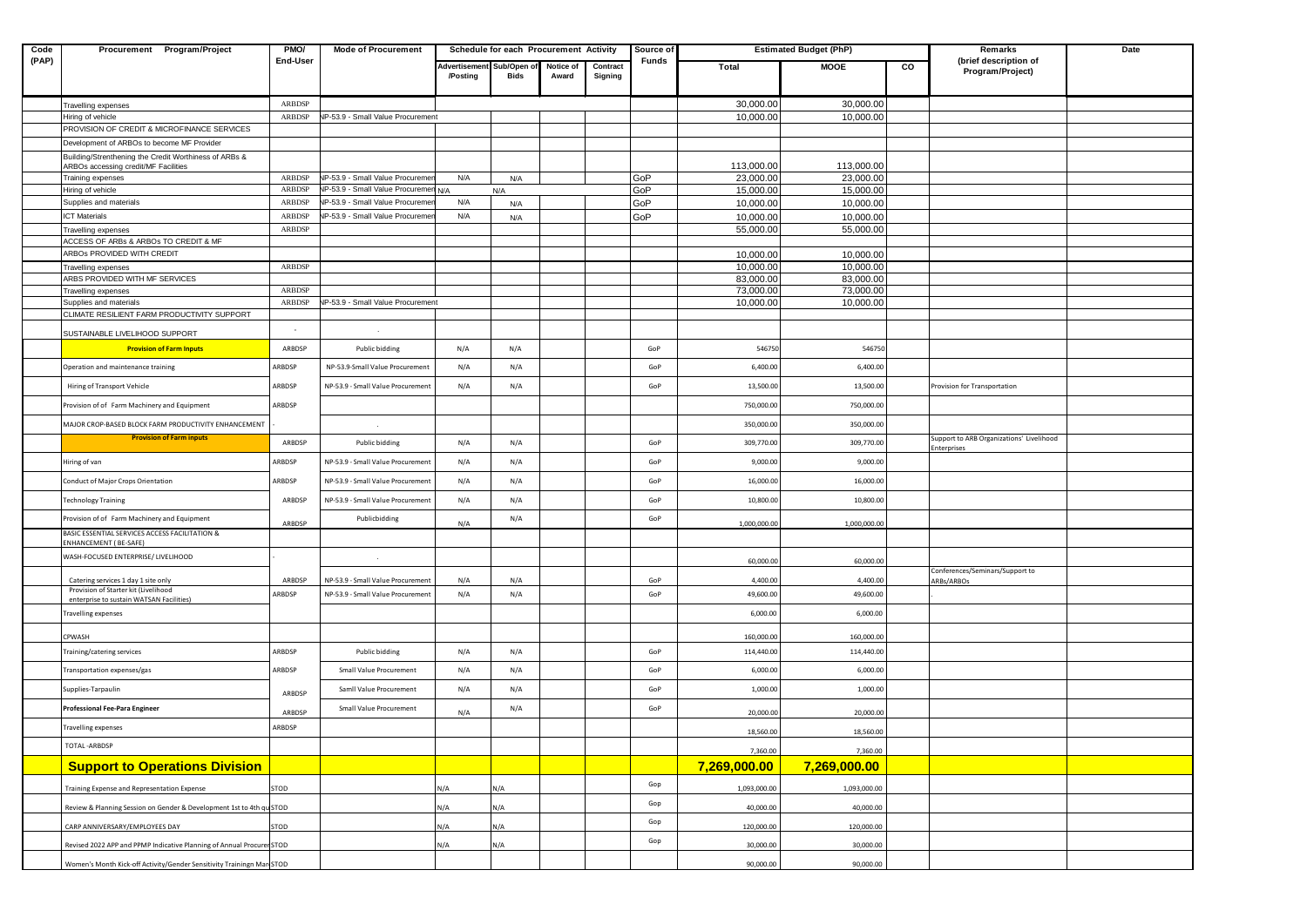| Code  | Procurement Program/Project                                                                    | PMO/     | <b>Mode of Procurement</b> |               | Schedule for each Procurement Activity |           |          | Source of |            | <b>Estimated Budget (PhP)</b> |                | Remarks                                   | Date |
|-------|------------------------------------------------------------------------------------------------|----------|----------------------------|---------------|----------------------------------------|-----------|----------|-----------|------------|-------------------------------|----------------|-------------------------------------------|------|
| (PAP) |                                                                                                | End-User |                            | Advertisement | Sub/Open of                            | Notice of | Contract | Funds     | Total      | <b>MOOE</b>                   | $\overline{c}$ | (brief description of<br>Program/Project) |      |
|       |                                                                                                |          |                            | /Posting      | Bids                                   | Award     | Signing  |           |            |                               |                |                                           |      |
|       | STOD Assessment & Planning Workshop July 20-21, 2022                                           | STOD     |                            | N/A           | N/A                                    |           |          | Gop       | 25,000.00  | 25,000.00                     |                |                                           |      |
|       | Provincial Review & Planning Session Cum Expanded EXECOM Mee STOD                              |          |                            | N/A           | N/A                                    |           |          | Gop       | 20,000.00  | 20,000.00                     |                |                                           |      |
|       | Revised 2022 APP and PPMP Indicative Planning of Annual Procurement Plan for 2022 MAY 25, 2022 |          |                            |               |                                        |           |          |           | 29,500.00  | 29,500.00                     |                |                                           |      |
|       | Provincial Review & Planning Session Cum Expanded EXECOM Meet STOD                             |          |                            | N/A           | N/A                                    |           |          | Gop       | 20,000.00  | 20,000.00                     |                |                                           |      |
|       | Provincial Review & Planning Session Cum Expanded EXECOM Meet STOD                             |          |                            | N/A           | N/A                                    |           |          | Gop       | 20,000.00  | 20,000.00                     |                |                                           |      |
|       | Pre-2020 Endyear Assessment Cum X-mas Fellowship & Recognition STOD                            |          |                            | N/A           | N/A                                    |           |          | Gop       | 80,000.00  | 80,000.00                     |                |                                           |      |
|       |                                                                                                |          |                            |               |                                        |           |          |           |            |                               |                |                                           |      |
|       | Provincial Review & Planning Session Cum Expanded EXECOM Meeting September 27-28, 2022         |          |                            |               |                                        |           |          |           | 20,000.00  | 20,000.00                     |                |                                           |      |
|       | ISO 9001 QMS Awareness-Orientation and Gap Assessment/Review                                   | STOD     |                            | N/A           | N/A                                    |           |          | Gop       | 52,000.00  | 52,000.00                     |                |                                           |      |
|       |                                                                                                | STOD     |                            |               |                                        |           |          | Gop       |            |                               |                |                                           |      |
|       | (HURIS)<br>Managerial Leadership                                                               |          |                            | N/A           | N/A                                    |           |          |           | 237,500.00 | 237,500.00                    |                |                                           |      |
|       | Harmonized Gender & Devt Guidelines (HGDG)                                                     | STOD     |                            | N/A           | N/A                                    |           |          | Gop       | 84,000.00  | 84,000.00                     |                |                                           |      |
|       |                                                                                                | STOD     |                            |               |                                        |           |          | Gop       |            |                               |                |                                           |      |
|       | SDC I/II/III(CSC)                                                                              |          |                            | N/A           | N/A                                    |           |          |           | 195,000.00 | 195,000.00                    |                |                                           |      |
|       | <b>Records Management Training</b>                                                             | STOD     |                            | N/A           | N/A                                    |           |          | Gop       | 30,000.00  | 30,000.00                     |                |                                           |      |
|       |                                                                                                | STOD     |                            |               |                                        |           |          | Gop       |            |                               |                |                                           |      |
|       | RM-Buildings                                                                                   |          |                            | N/A           | N/A                                    |           |          |           | 543,000.00 | 543,000.00                    |                |                                           |      |
|       | Office Supplies Expenses                                                                       | STOD     |                            | N/A           | N/A                                    |           |          | Gop       |            |                               |                |                                           |      |
|       |                                                                                                |          |                            |               |                                        |           |          |           |            |                               |                |                                           |      |
|       | <b>Accountable Forms Expenses</b>                                                              | STOD     |                            | N/A           | N/A                                    |           |          | Gop       | 30,000.00  | 30,000.00                     |                |                                           |      |
|       | Fuel, Oil and Lubricants Expenses                                                              | STOD     |                            | N/A           | N/A                                    |           |          | Gop       | 150,000.00 | 150,000.00                    |                |                                           |      |
|       |                                                                                                | STOD     |                            |               |                                        |           |          | Gop       |            |                               |                |                                           |      |
|       | Semi-expandible Office Equipment                                                               |          |                            | N/A           | N/A                                    |           |          |           |            |                               |                |                                           |      |
|       | Semi-Expadible -ICT                                                                            | STOD     |                            | N/A           | N/A                                    |           |          | Gop       |            |                               |                |                                           |      |
|       |                                                                                                | STOD     |                            |               |                                        |           |          | Gop       |            |                               |                |                                           |      |
|       | Semi-Expandable Furniture and Fixtures                                                         |          |                            | N/A           | N/A                                    |           |          |           |            |                               |                |                                           |      |
|       | Other Supplies and Materials Expenses                                                          | STOD     |                            | N/A           | N/A                                    |           |          | Gop       |            |                               |                |                                           |      |
|       |                                                                                                | STOD     |                            |               |                                        |           |          | Gop       |            |                               |                |                                           |      |
|       | <b>Water Expenses</b>                                                                          |          |                            | N/A           | N/A                                    |           |          |           | 81,000.00  | 81,000.00                     |                |                                           |      |
|       | <b>Electricity Expenses</b>                                                                    | STOD     |                            | N/A           | N/A                                    |           |          | Gop       | 522,000.00 | 522,000.00                    |                |                                           |      |
|       |                                                                                                | STOD     |                            |               |                                        |           |          |           |            |                               |                |                                           |      |
|       | Postage and Courier Services                                                                   |          |                            | N/A           | N/A                                    |           |          | Gop       | 108,000.00 | 108,000.00                    |                |                                           |      |
|       | Mobile                                                                                         | STOD     |                            | N/A           | N/A                                    |           |          | Gop       | 696,000.00 | 696,000.00                    |                |                                           |      |
|       |                                                                                                |          |                            |               |                                        |           |          |           |            |                               |                |                                           |      |
|       | Landline                                                                                       | STOD     |                            | N/A           | N/A                                    |           |          | Gop       | 329,000.00 | 329,000.00                    |                |                                           |      |
|       |                                                                                                | STOD     |                            |               |                                        |           |          | Gop       |            |                               |                |                                           |      |
|       | Cable, Satellite, Telegraph and Radio Expenses                                                 |          |                            | N/A           | N/A                                    |           |          |           | 10,000.00  | 10,000.00                     |                |                                           |      |
|       | Legal Services                                                                                 | STOD     |                            | N/A           | N/A                                    |           |          | Gop       | 34,000.00  | 34,000.00                     |                |                                           |      |
|       |                                                                                                | STOD     |                            |               |                                        |           |          | Gop       |            |                               |                |                                           |      |
|       | <b>Auditing Services</b>                                                                       |          |                            | N/A           | N/A                                    |           |          |           | 106,000.00 | 106,000.00                    |                |                                           |      |
|       | Janitorial Services                                                                            | STOD     |                            | N/A           | N/A                                    |           |          | Gop       | 600,000.00 | 600,000.00                    |                |                                           |      |